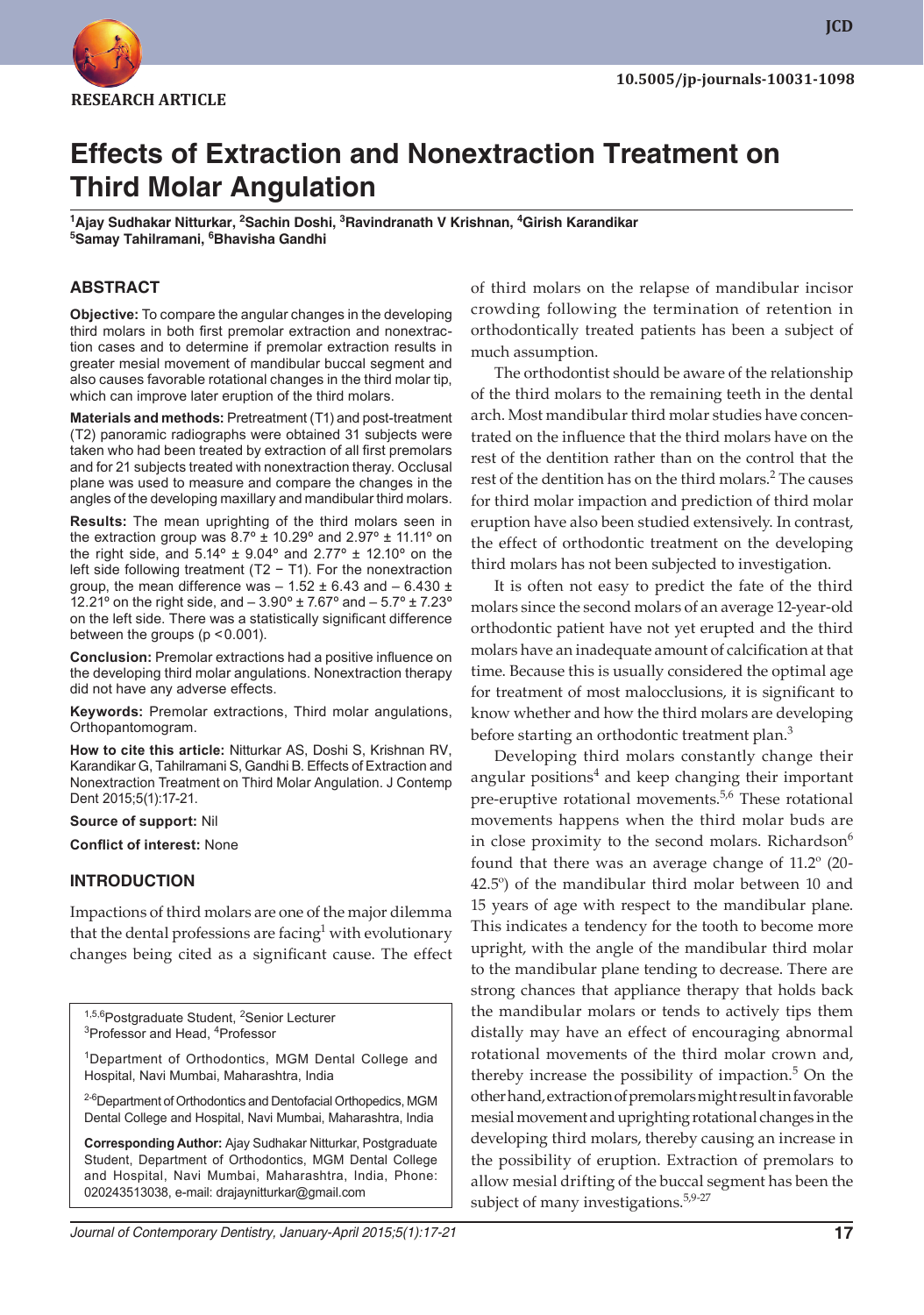The purpose of the present study was to find out whether extraction of the first premolars results in more mesial movement of the buccal segment and are responsible of favorable rotational changes in the third molar tip. This study evaluated the changes in the third molar angulations relative to a reference plane and to the second molar long axis. These changes were compared in patients treated with and without extraction of first premolars.

## **MATERIALS AND METHODS**

A sample of 52 patients who had undergone fixed orthodontic treatment (preadjusted edgewise mechanotherapy) at the Department of Orthodontics and Dentofacial Orthopedics, MGM Dental College and Hospital, Navi Mumbai, Maharashtra, India, were selected for the study. Pretreatment (T1) and post-treatment (T2) orthopantomogram (OPG) were taken of 31 subjects who had been treated with the extraction of all first premolars (group 1) and 21 subjects who had been treated with nonextraction therapy (group 2).

### **Inclusion Criteria**

- Fully unerupted third molars could be seen on an OPG in mesioangular positions. Not more than two thirds of the root development of the third molars had taken place.
- Class I dental malocclusion was present with a moderate anchorage requirement.
- Treatment of the extraction cases included full treatment of patients having requirement of closure of all the extraction spaces.
- The total treatment time in both the extraction and nonextraction cases was considered to be less than 24 months.

### **Exclusion Criteria**

Patients with class II malocclusion requiring extraction of the second premolars and molar protraction were excluded from this study. Class I maxillomandibular protrusion (high anchorage need) cases requiring anchorage preparation were also excluded because the distal tipping

of the terminal molars could have a negative influence on the third molar angulations.

#### **Method**

A sample of 52 orthodontically treated individuals patients were collected, among the 52 selected patients 31 were treated with premolar extractions and 21 patients were treated without any extraction. All the cases that were selected were skeletal class I malocclusion with mean age of 12.3 years (SD 1.8) pretreatment and 15.2 years (SD 1.7) post-treatment. All OPG's were taken by the same machine. Manual tracings were done for 3rd molars, 1st molars and 2nd premolars, Occlusal plane was constructed as shown in Figure 1, the changes in angles were measured by subtracting pretreatment values from the post-treatment values, which were then taken as the change in third molar angulation during treatment. For all the radiographs that were studied, increased angle indicated a favorable change in maxillary third molar angulation, while a decreased angle will indicate a favorable change in mandibular third molars. The changes for each group were compared for statistical difference using unpaired t-test (Table 2) at <0.05 significance level which was followed by the Mann-Whitney test which was used to evaluate treatment changes (Table 3).

The outlines of the second and third molars and their long axes were drawn on the tracing sheet. The long-axis of the second molar was traced from the midocclusal point through the midpoint of the root bifurcation and the midpoint between the mesial and distal root tips. The long axes of the third molar buds were drawn by the line bisecting a line connecting the mesial and distal outlines of the cervical areas. The following measurements were made as shown in Figure 1.

- The outer angles formed by the third molar axes to the occlusal plane on both the right and left sides.
- An increase in the angle of the third molar to the occlusal plane (OP), which would indicate an improvement in the position of the third molar the differences which can be seen clearly in the pretreatment OPG (Fig. 2) and the post-treatment OPG (Fig. 3).



**Fig. 1:** Diagrammatic representation of measurement of third molars on OPG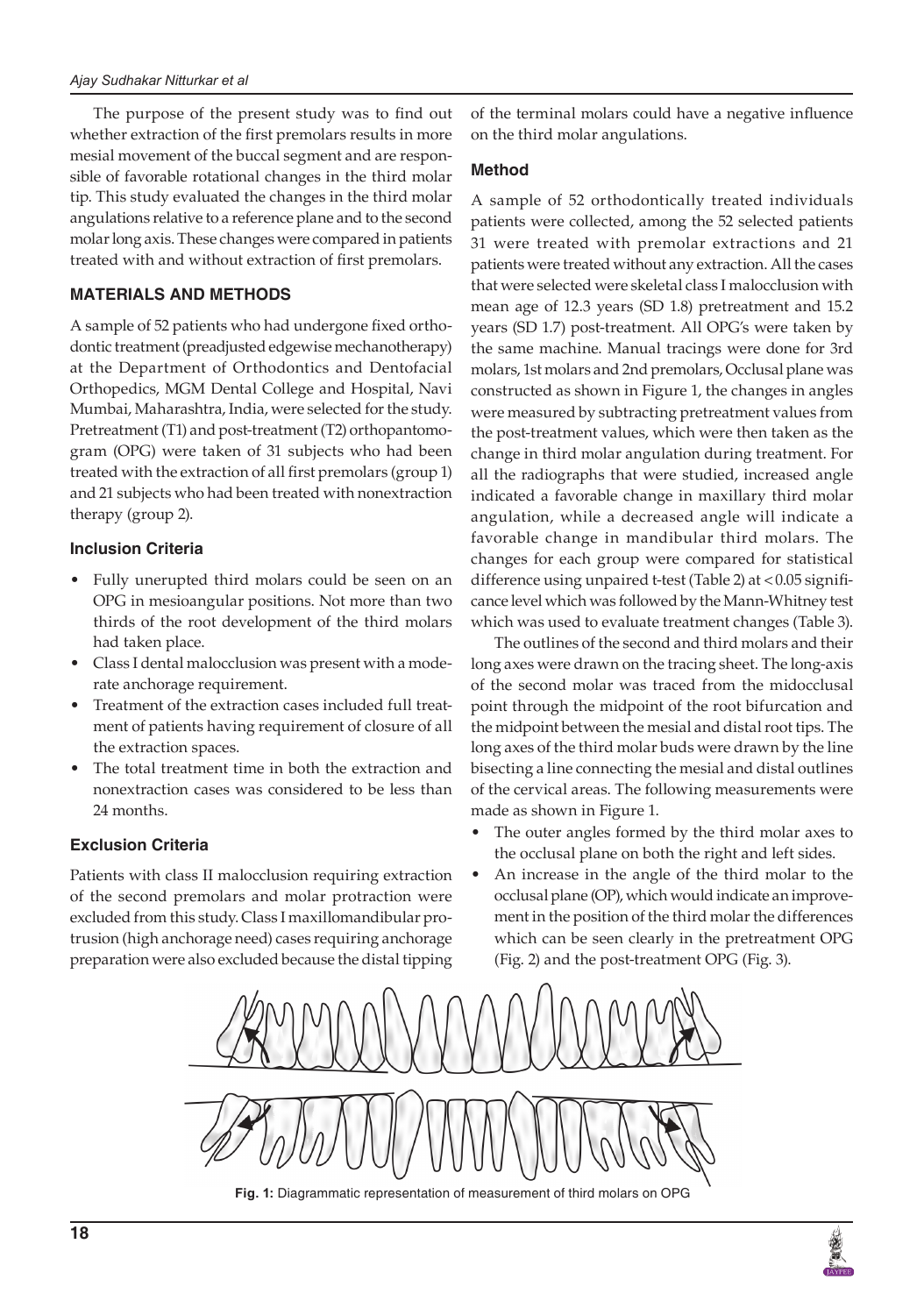### **RESULTS**

Comparison of the extraction and nonextraction groups showed no significant differences (Table 1). Tables 2 and 3 show the details of unpaired t-test and Mann-Whitney test respectively. The mean difference (T2-T1) in third molar angulation to the OP in the extraction group was  $8.70^{\circ} \pm 10.29^{\circ}$  for the maxillary right side, and for the nonextraction group the mean difference was  $-1.52^{\circ}$  ± 6.43 $^{\circ}$  on the maxillary right side. This difference was statistically significant ( $p < 0.05$ ). The mean difference (T2-T1) in third molar angulation with respect to the OP in the extraction group was  $5.14^{\circ} \pm 9.04^{\circ}$  on the maxillary left side, and for the nonextraction group the mean difference was  $-3.90^{\circ} \pm 7.67^{\circ}$  on the maxillary left side. This was a statistically significant difference ( $p < 0.05$ ).

The mean difference (T2-T1) in third molar angulation to the OP in the extraction group was  $2.97^{\circ} \pm 11.11^{\circ}$ for the mandibular right side, and for the nonextraction group the mean difference was  $-6.43^{\circ} \pm 12.21^{\circ}$  on the mandibular right side. This difference was statistically significant ( $p < 0.05$ ). The mean difference (T2-T1) in third molar angulation with respect to the OP in the extraction group was  $2.77^{\circ} \pm 12.10^{\circ}$  on the mandibular left side, and for the nonextraction group the mean difference was  $-5.57^{\circ} \pm 7.23^{\circ}$  on the mandibular left side. This was a statistically significant difference ( $p < 0.05$ ).

#### **DISCUSSION**

Third molar impaction is one of the most commonly encountered clinical problems; if third molar eruption

| <b>Table 1:</b> Mean scores of change in third male inclimation in |
|--------------------------------------------------------------------|
| extraction and nonextraction treated patients                      |

|                                   | Group          |                 |                 |                    |  |
|-----------------------------------|----------------|-----------------|-----------------|--------------------|--|
|                                   | Extraction     |                 |                 | Nonextraction      |  |
| Variable and side                 | Mean           | SD              | Mean            | SD                 |  |
| Maxillary right                   | $8.70^\circ$   | $10.29^{\circ}$ | $-1.52^{\circ}$ | $6.43^{\circ}$     |  |
| Maxillary left                    | $5.14^{\circ}$ | $9.04^{\circ}$  | $-3.90^{\circ}$ | $7.67^{\circ}$     |  |
| Mandibular right                  | $2.97^{\circ}$ | $11.11^{\circ}$ | $-6.43^{\circ}$ | 12.21 <sup>°</sup> |  |
| Mandibular left                   | $2.77^{\circ}$ | $12.10^{\circ}$ | $-5.57^{\circ}$ | $7.23^{\circ}$     |  |
|                                   |                |                 |                 |                    |  |
| Table 2: Unpaired t-test          |                |                 |                 |                    |  |
| t-value                           | p-value        |                 |                 | Difference         |  |
| 3.985                             | 0.0002         |                 |                 | Significant        |  |
| 3.694                             | 0.0006         |                 |                 | Significant        |  |
| 2.830                             | 0.0068         |                 |                 | Significant        |  |
| 2.820                             | 0.0069         |                 | Significant     |                    |  |
|                                   |                |                 |                 |                    |  |
| <b>Table 3: Mann-Whitney test</b> |                |                 |                 |                    |  |
| z-value                           | p-value        |                 |                 | <b>Difference</b>  |  |
| $-3.823$                          | 0.0001         |                 |                 | Significant        |  |
| $-3.593$                          | 0.0003         |                 |                 | Significant        |  |
| $-2.726$                          | 0.0064         |                 |                 | Significant        |  |
| – 2.695                           | 0.0070         |                 |                 | Significant        |  |
|                                   |                |                 |                 |                    |  |

*Journal of Contemporary Dentistry, January-April 2015;5(1):17-21* **19**



**Fig. 2:** Pretreatment OPG



**Fig. 3:** Post-treatment OPG

can be detected at an early age during the course of orthodontic treatment then later occurrences of difficult impactions can be avoided. The subjects of this study ranged in age from 11 to 16 years with a mean age of about 12 years; during this time, the third molar bud is developing and is undergoing important rotational pre-eruptive movements.<sup>5,6</sup> Therefore, patients in this age group were selected to determine whether the treatment protocol (extraction or nonextraction) had any favorable effect on the rotational, uprighting, and pre-eruptive movements taking place at the given time.

#### **Changes with Extraction Treatment**

A significant improvement in third molar angulation following extraction treatment was seen on both the right and left sides in both the arches. Similar uprighting or improvements in third molar angulations with extraction of premolars were also reported in previous studies.<sup>18,21-27</sup> Elsey and  $Rock<sup>20</sup>$  using the midline reference plane on panoramic radiographs showed an improvement in third molar angulation by a mean of 7.º However, these authors did not compare the changes on the right and left sides and no comparisons were made with a representative group of nonextraction patients.

The present findings contradict some of the previous studies which were conducted by Graber and Kaineg<sup>13</sup> and  $\text{McCoy}^9$  which showed that premolar extraction probably does not enhance normal eruption of third molars. The changes seen in the present study may be attributed to the mesial movement of the buccal segment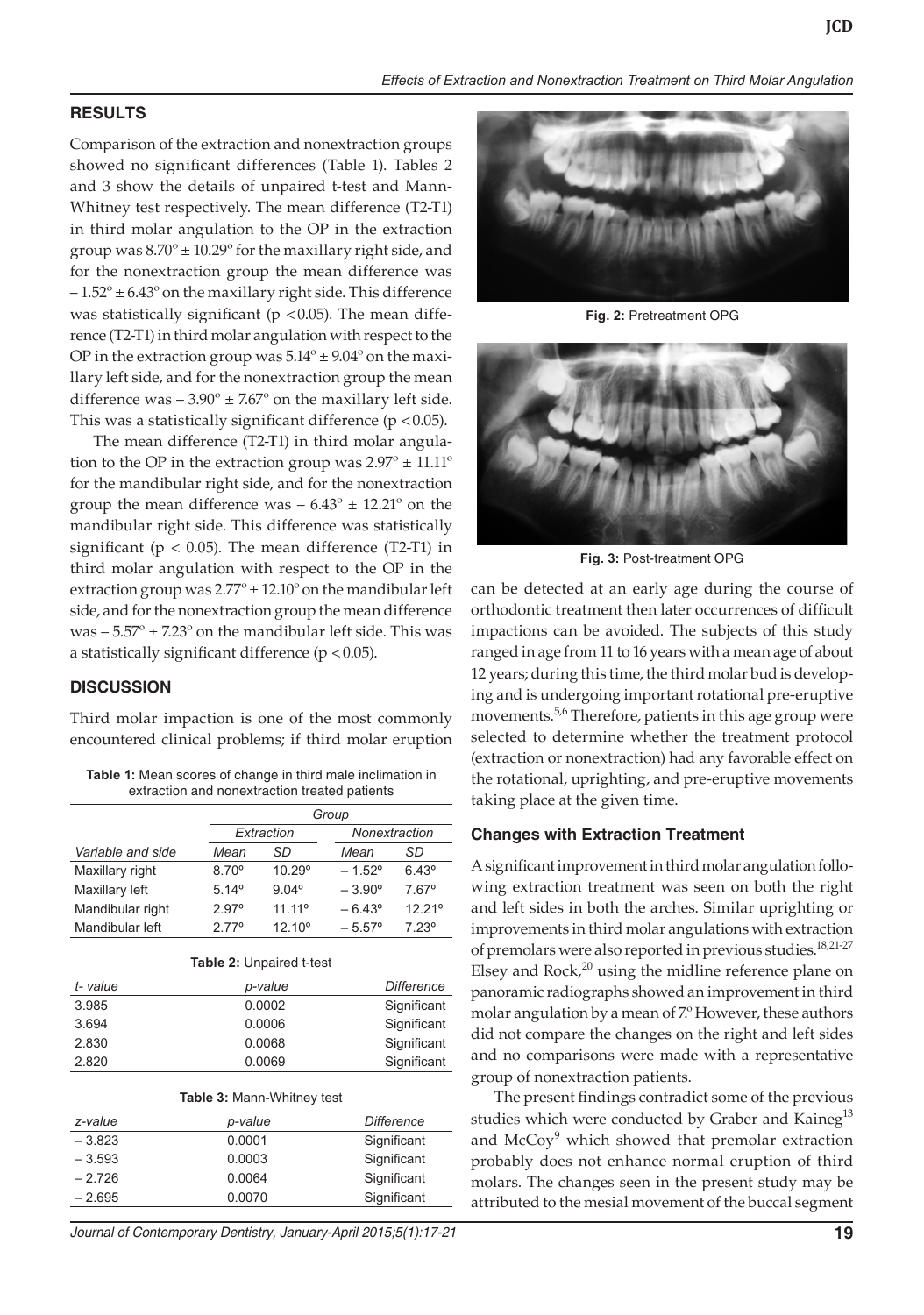following space closure and an increase in the space for the rotational uprighting movements of the third molar. Growth changes in the retromolar area might have also contributed to increasing the space for the third molar, as was previously confirmed by Capelli.<sup>16</sup>

## **Changes with Nonextraction Treatment**

Third molar angulation increased minimally in maxillary arch and showed a significant increase in mandibular arch. Hence, the third molar angulations were more or less maintained in all cases and showed very minimal improvement when treatment was done with the nonextraction technique. The present findings corroborate those of previous studies, $14,15$  in which improvements in some of the third molar angulations occurred, but they were significantly less than those seen in extraction cases.

The present results are in contrast to the findings of Yigit et al<sup>23</sup> who showed a worsening of mandibular third molar angulations with nonextraction treatment. Silling<sup>5</sup> stated that nonextraction therapy by holding back or distally tipping the mandibular first and second molars increased the chances of third molar impaction. The slight changes taking place in the absence of extractions could be attributed to the growth taking place in the retromolar area.

### **Clinical Implications**

Premolar extractions in preadolescent orthodontic patients have a positive influence on third molar angulations by promoting mesial migration and improving the possibility that the third molars will erupt in acceptable positions. Hence, this aspect of dental practice needs to be more widely appreciated in the planning of treatment for children.

Although, it is not possible to predict from the results how many third molars would erupt fully later on it is clear that the improved positions would facilitate surgery for many of those teeth that did ultimately require removal. The authors recommend that third molar angulations be included in the treatment planning of borderline extraction cases. When third molar angulations are seen to be less favorable for eruption although their chances for eruption (as dictated by other factors) can be predicted as high, extracting premolars in such cases will improve their angulations making them favorable for eruption.

The orthodontist must be cautious in evaluating the positions of the third molars when planning treatment since their final characteristics are late to develop. In patients in whom orthodontic treatment is concluded before complete third molar development regardless of whether premolar extractions have been done or not, the patient should be recalled when he or she is older for radiographic examination to assess the development

of the third molars. If the third molars are becoming impacted, referral to an oral surgeon for surgical removal should be made.

## **CONCLUSION**

- Premolar extractions had a positive influence on the developing third molar angulations, and these improved angulations might favor third molar eruptions later in life.
- Borderline cases with favorable third molar angulations can benefit by premolar extractions.
- If the third molars do become impacted after treatment, the improved angulations can help facilitate their surgical removal.
- Preserving the premolars as in nonextraction treatment may result in extraction of the third molars later, so the use of the term nonextraction in such cases should also be questioned.

## **REFERENCES**

- 1. Jain S, Valiathan A. Influence of first premolar extraction on mandibular third molar angulation. Angle Orthod 2009;79(6): 1143-1148.
- 2. Peterson LJ. Rationale for removing impacted teeth: when to extract or not to extract. J Am Dent Assoc 1992;123(7):198-204.
- Staggers JA, Germane N, Fortson WM. A comparison of effects of first premolar extractions on third molar angulations. Angle Orthod 1992;62(2):135-138.
- 4. Richardson M. Late third molar genesis: its significance in orthodontic treatment. Angle Orthod 1980;50(2):121-128.
- 5. Silling G. Development and eruption of the mandibular third molar and its response to orthodontic therapy. Angle Orthod 1973;43(3):271-278.
- 6. Richardson ME. The early developmental position of the lower third molar relative to certain jaw dimensions. Angle Orthod 1970;40(3):226-230.
- 7. Ledyard BC. A study of the mandibular third molar area. Am J Orthod Dentofac Orthop 1953;39(5):366-373.
- 8. Herzberg BL. Extraction in orthodontic treatment, cases in which extraction of the four first bicuspids is advisable. Dent Clin North Am 1960;4:789-794.
- 9. McCoy JR. A study of growth potential; from observations made in over 50 years of orthodontic practice. Am J Orthod Dentofac Orthop 1965 Feb;51:79-97.
- 10. Faubion BH. Effect of extraction of premolars on eruption of mandibular third molars. J Am Dent Assoc 1968;76(2):316-320.
- 11. Dierkes DD. An investigation of the mandibular third molars in orthodontic cases. Angle Orthod 1975;45(3):207-212.
- 12. Kaplan RO. Some factors related to mandibular third molar impaction. Angle Orthod 1975;45(3):153-158.
- 13. Graber TM, Kaineg TF. The mandibular third molar: its predictive status and role in lower incisor crowding. Proc Finn Dent Soc 1981;77(1-3):37-44.
- 14. Forsberg CM, Vingren B, Wesslen U. Mandibular third molar eruption in relation to available space as assessed on lateral cephalograms. Swed Dent J 1989;13(1-2):23-31.
- 15. Richardson ME. The effect of mandibular first premolar extraction on third molar space. Angle Orthod 1989;59(4): 291-294.